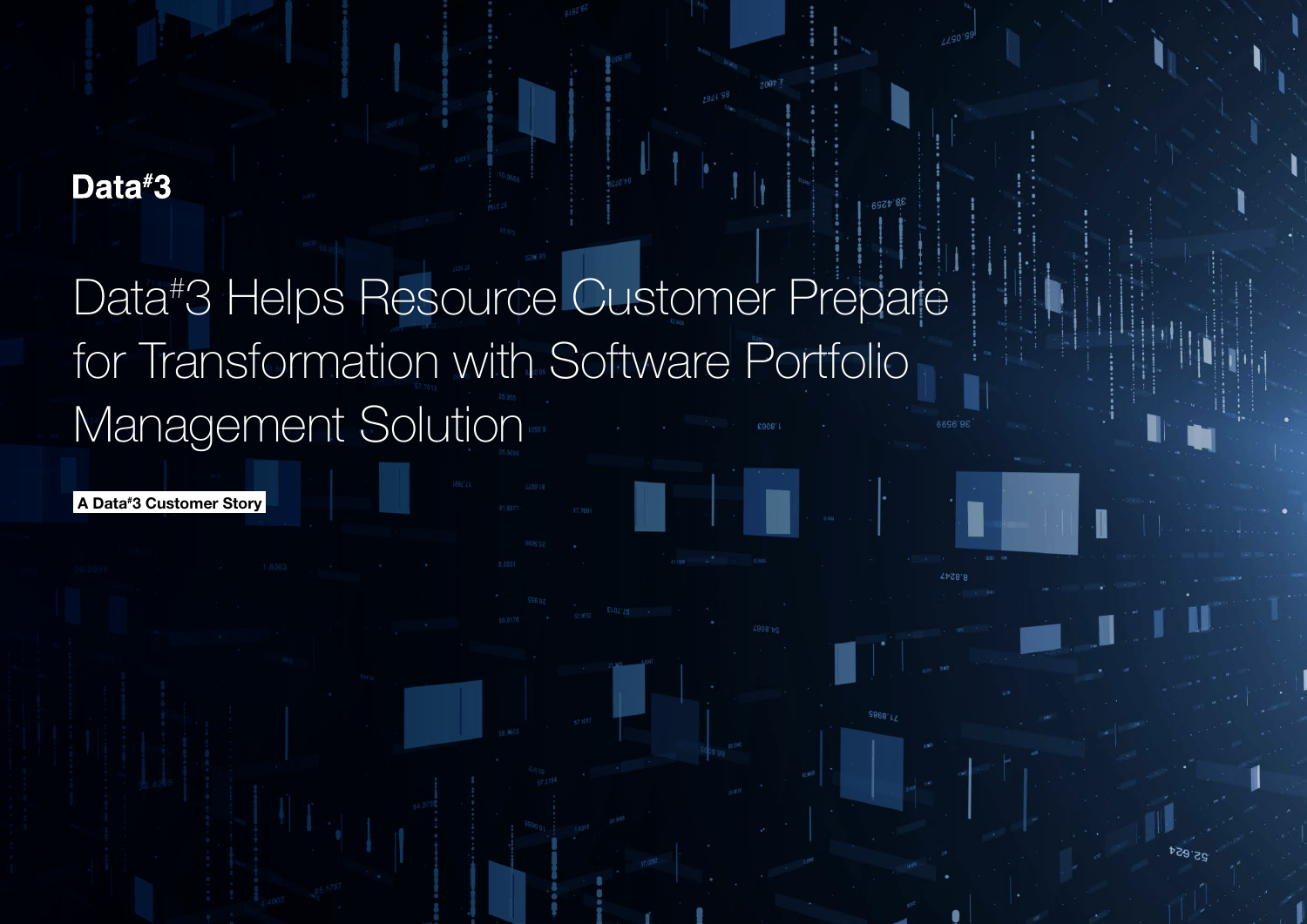# Data#3

ABOUT THE COMPANY

The resources industry accounts for six of Australia's top ten goods, and provides a substantial contribution to the nation's economy<sup>1</sup>. As a service provider to the industry, the customer operates on a 24/7 basis, so it is essential that chosen technology providers can maintain pace.

### **OBJECTIVE**

This Data# 3 customer sought to inform a digital transformation strategy by prioritising software investments that aligned to the overall organisational goals.

# APPROACH

In today's changing world, organisations must embrace modern technology to survive. With a goal of realising operational efficiencies and improved digital experiences for all stakeholders, this customer prioritised digital transformation into each IT decision. With software maintenance renewals due, there was an opportunity to consider alternative solutions. The customer issued a request for quote, evaluating responses from several potential providers. Frustrated by prior experiences of empty promises of 'value-add services' that evaporate once the purchase order was received, this client selected Data# 3's Software Portfolio Management service to help them make the right licensing choices.

### **BENEFITS**

- Simplified software budgeting
- Limited IT resources were enabled with more time to focus on strategic activities
- Clear visibility of software assets
- Greater digital transformation readiness
- Better prepared stance for future software market shifts
- Positive return on a two-year investment within the first quarter
- Savings above \$124,000 in the first year

## **TECHNOLOGY**

# FUN FACT

# 91% of organisations are engaged in some form of digital initiative.

Gartner (2020), Digitilization Strategy for Business Transformation. [Online] https://www.gartner.com/en/information-technology/insights/digitalization



**COMMENTS** 

"Our greatest strength is our customer-centric focus. Our Licensing Consulting Services are not about selling software, but rather augmenting our clients to ensure they're making informed software decisions, minimising waste and maximising returns."

Paul Crouch, General Manager NSW & ACT, Data# 3 Limited





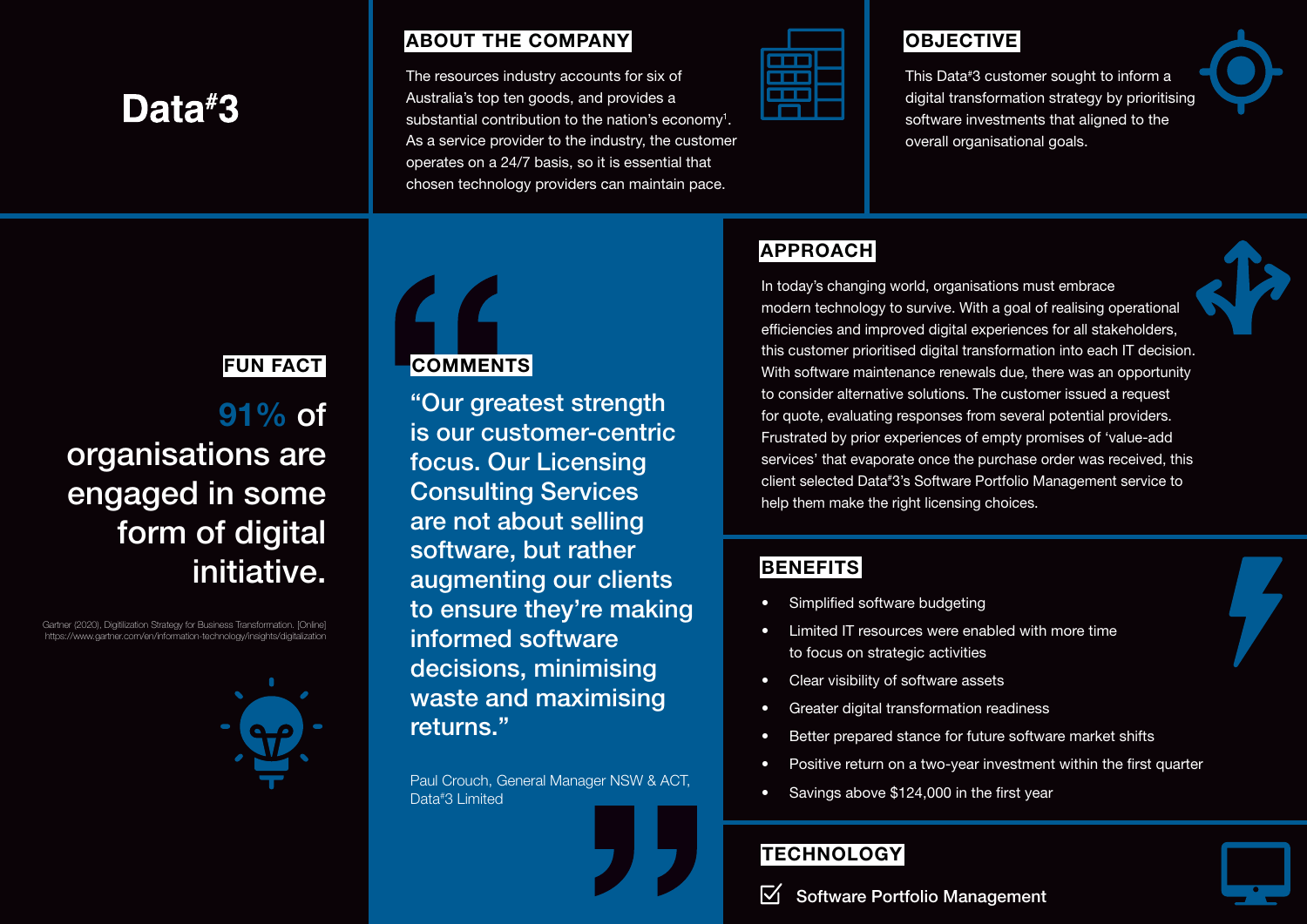#### **The Background**

The resources industry accounts for six of Australia's top ten goods, and provides a substantial contribution to the nation's economy. As a service provider to the industry, the customer operates on a 24/7 basis, so it is essential that chosen technology providers can maintain pace.

Working methodologies have significantly evolved within the resources industry over just the last few years. This evolution is not restricted to work sites; management, logistics and trade have all evolved significantly, when compared to the methods of only five years ago. In this rapidly changing environment, the customer was aware of the key requirement to leverage their technology to constantly reinvent its service offerings.

#### Challenging the Status Quo

The emergence of cloud has ushered in a wealth of new opportunities for businesses. Whether streamlining processes, enabling mobility, or inventing completely new services, the digital transformation choices are endless. However, this unlimited variety comes with its own requirements: without expert management the flood of applications can create difficulties for IT departments to maintain budgets, and can blow out spending as a result. Software is fundamental to the customer's ongoing success, yet poor visibility of its software position made it difficult for management to fully understand what was happening in the business.

The customer's small IT and procurement teams play a key role in supporting the around the clock maintenance of the customer's business. Juggling licensing and maintenance requirements was a time-consuming process.

*"When an organisation is dealing with a lot of vendors, it takes a lot of time as you manage information such as banking details, expiry dates, and agreement terms and conditions. Streamlining to a single partner can reduce overheads and provide a better financial outcome for the business,"* said Data# 3 General Manager, Paul Crouch.

*Like most businesses, as the customer fought to keep pace with technological change, varying staff and teams had added software licenses for many purposes, which resulted in an oftenconfusing situation. Without a clear view, the IT team was hesitant to cancel software that had no clear use, in case it affected seemingly unrelated operations, like "a game of software Jenga."* With renewal dates misaligned, contract arrangements were inconsistent making it difficult to budget. The situation was a distraction that hampered the path to digital transformation.

Software maintenance renewal was due, but faced with a tangled web of contracts and times, the customer decided it was time to take a step back and seek help to assess the situation.

*"They had renewals coming in from companies they had never heard of, and then they were being told they were no longer supported. If budgeting was hard, administration was almost impossible; something as simple as a vendor name change in their commercial systems, triggered a spectacular amount of paperwork."* 

With many high-profile hacks against other organisations made possible by unpatched software, knowing that the business depended on out of support software was a wake-up call.

*"Fortunately, the customer knew that the risks posed did not meet their security profile, and this understanding motivated a need for digital transformation."*

#### The Outcome

Commencing work immediately, the Data# 3 team firstly established a baseline position, documenting every software license in place. This initial exercise gave the customer new insight into the inner workings of the organisation, and helped the IT team to understand ways to efficiently adapt and grow, in a tumultuous business landscape. Without this insight into the organisation, the digital transformation would be rendered slower, and less effective.

Next, the licensing specialists evaluated both short-term and long-term commitment periods, negotiating with vendors on behalf of the customer, to secure more favourable agreements. By obtaining renewal incentives, the customer was able to achieve early savings of \$40,000. Further spend optimisation resulted in an additional \$15,000 in savings for the customer.

*"The Data# 3 team contacted each business and arranged a better deal well ahead of the renewal times. In doing this, the customer had the assurance they would be supported, as well as continuing to reduce costs,"* explained Crouch.

That behind-the-scenes work, using Data# 3's Software Portfolio Management ("SPM") service, involved analysing requirements throughout the business, then exploring investment options to assess their suitability. Because most software has multiple purchase possibilities, the Data# 3 team evaluated and forecasted the impacts of each alternative, presenting the customer with a report outlining which choice best matched their business requirements. Such decisions are now based on trusted, data-driven insights.